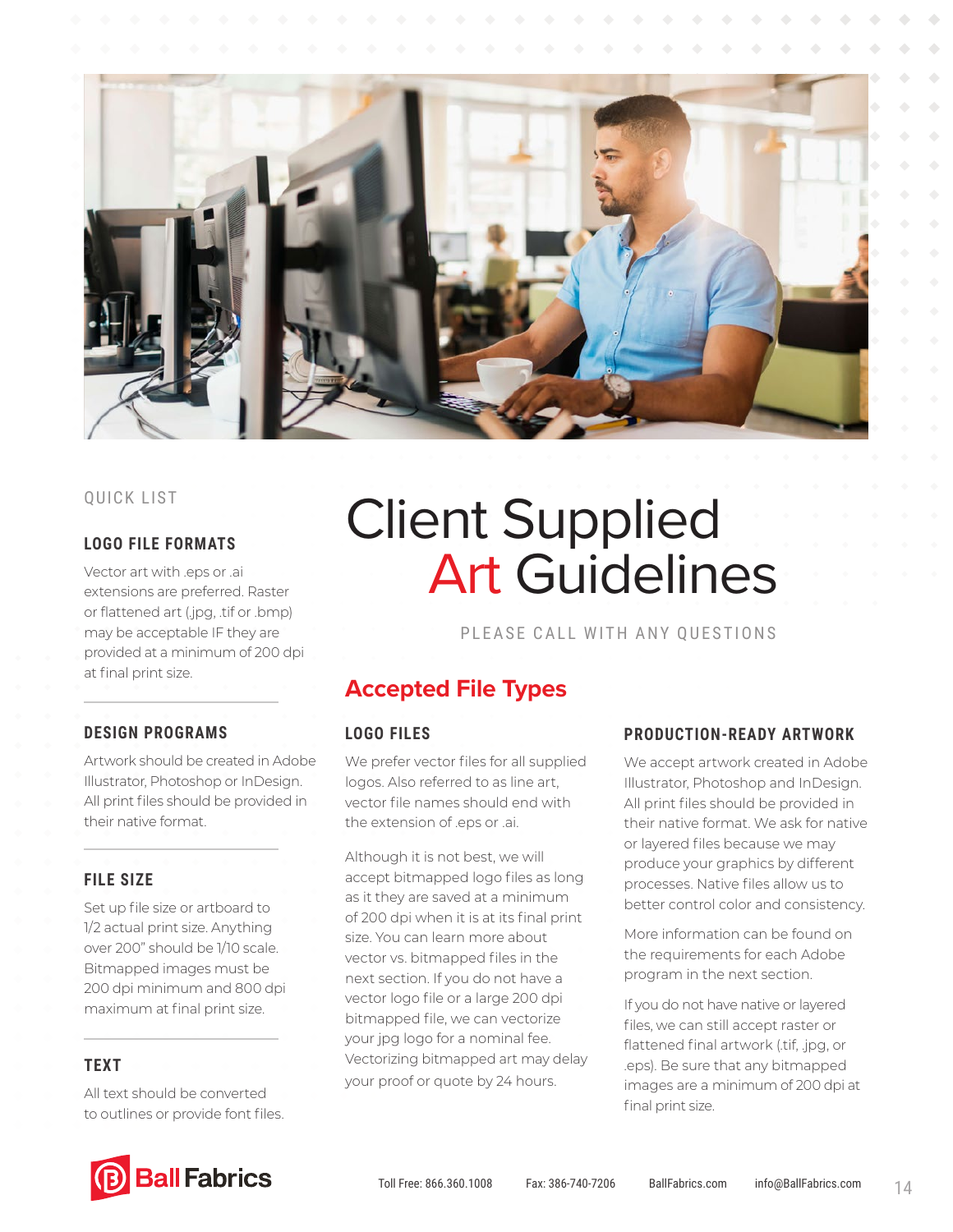### SUBMISSION REQUIREMENTS BY PROGRAM



#### **ADOBE ILLUSTRATOR (.ai)**

- Provide in native format with resources linked, not included
- Raster images must have an input resolution of between 200 dpi and 800 dpi
- Convert text to outlines, or supply all fonts if you are working from PC
- It is not recommended to use the shadow, transparency or color management features in AI

#### **ADOBE PHOTOSHOP (.psd)**

- Provide in native format, keeping separate layers intact
- File resolution must be from 200 dpi to 300 dpi
- Rasterize font layers, or supply all fonts if you are working from PC

### **ADOBE INDESIGN (.indd)**

- Provide in native format with separate resource files included.
- Raster images must have an input resolution of 200 to 300 dpi
- Convert all text to outline, or supply all fonts if you are working from PC

### **File Size**

#### **DOCUMENT SETUP**

Documents should be set up at full size or in direct proportion to the provided size. For scaled-down files, set up file size or artboard to 1/2 actual print size. Anything over 200" should be 1/10 scale.

#### **BLEEDS**

Where a large bitmap or background image is used, it is encouraged to use a bleed. (1/4" is fine)

When a bleed is used, or file is not set up to finished print size, please indicate print area with cropmarks. The sizes we provide are always cut sizes.

#### **FILE RESOLUTION**

All bitmap image resources must be a minimum of 200 dpi, and a maximum of 800 dpi. All resources for formats other than Photoshop must be included and linked.

Linked resources give us the ability to check resolution on bitmap images (see "Bitmap art" below). We cannot guarantee the visual quality of a print from a file with embedded resources.

Although it is not best, we will accept raster or flattened final artwork (.tiff, .jpg, or .eps) at 200 dpi to 800 dpi at final print size.

#### **MORE CONSIDERATIONS**

Each finished graphic should have its own file. The only exception to this is when your layout spans multiple separate or cut-up panels. In that case, keep the entire mural as one file, and note any breaks with guides or marks.

# **Fonts & Color**

#### **FONTS**

We prefer all text to be outlined, thus alleviating any problems with font drop during print stage. Please provide fonts used in the packaged file.

#### **COLOR MATCHING**

RGB and CMYK are accepted but all files should have a consistent color space. Please specify all colors be matched as PMS.

Different graphics containing critical logos, type or imagery should all be created in the same program, since color libraries may vary from one program to another.

Depending on the finished print process, there may be an extra charge for specific color matching.

# **Sending Artwork**

#### **PROOFS**

It is always recommended to supply us with a set of proofs. Low resolution jpgs or screenshots of the art are accepted for this purpose. If you are mailing us files on disk, color printouts are also helpful.

#### **FILE PREPARATION**

Package your InDesign or Illustrator files to collect source files and fonts into a project folder. Select the project folder, the proof file(s), and/ or native file(s), and compress them into a zipped folder (Windows: rightclick > send to; Mac: control-click > compress items).

**Upload your artwork to: https://goo.gl/ZGgS89**